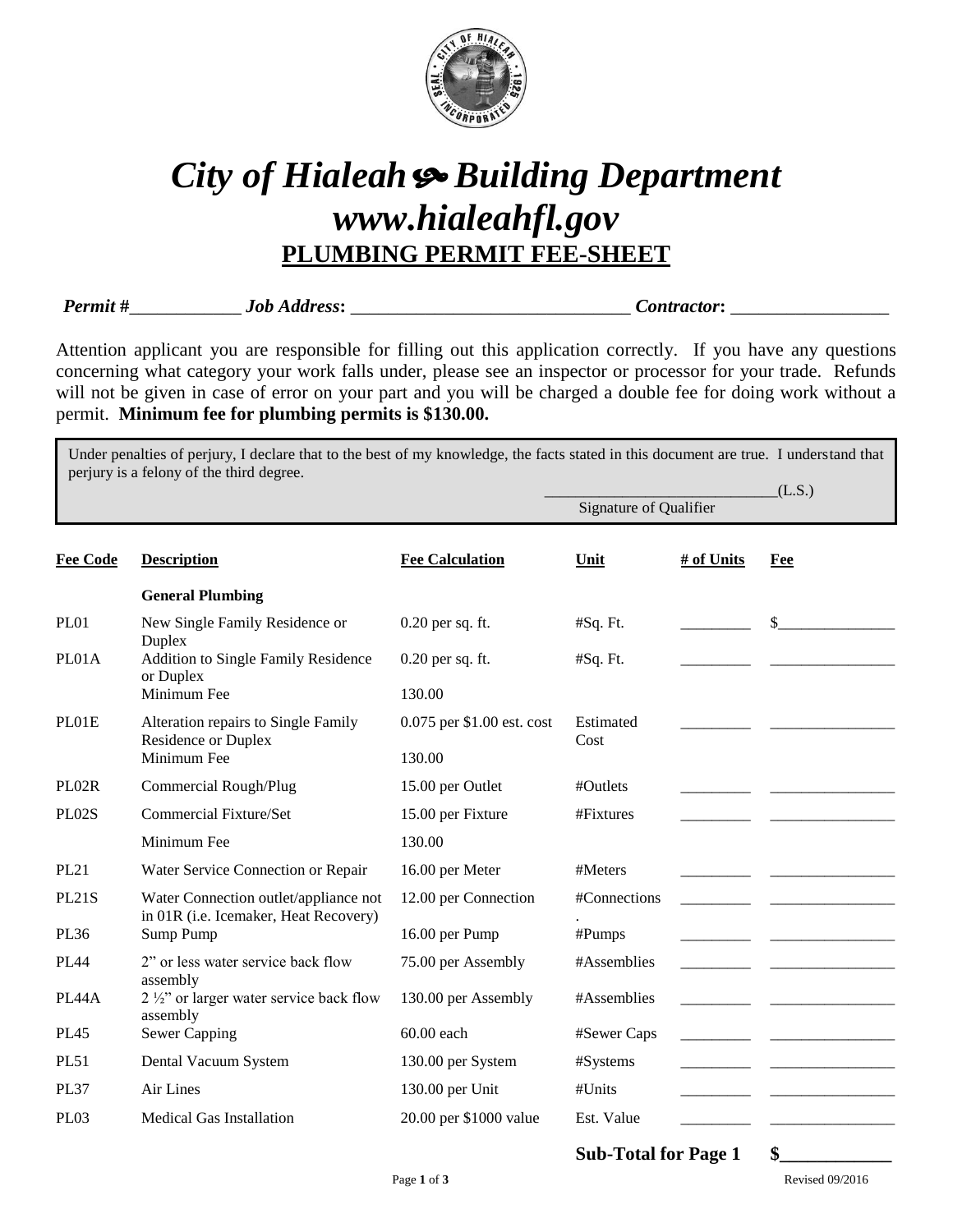## **PLUMBING PERMIT FEE-SHEET (CONTINUED)**

| <b>Fee Code</b>  | <b>Description</b>                      | <b>Fee Calculation</b>  | Unit                        | # of Units | Fee |
|------------------|-----------------------------------------|-------------------------|-----------------------------|------------|-----|
|                  | <b>Lawn Sprinkler</b>                   |                         |                             |            |     |
| <b>PL31</b>      | Irrigation System/Underground           | 35.00 per Zone          | #Zones                      |            |     |
| PL32R            | Residential Well                        | 130.00 per Well         | #Wells                      |            |     |
| PL32C            | Commercial Well                         | 180.00 per Well         | #Wells                      |            |     |
|                  | <b>Chemical Toilets</b>                 |                         |                             |            |     |
| PL15F            | <b>First Temporary Toilet</b>           | 130.00 per Toilet       | #Toilets                    |            |     |
| PL15A            | <b>Additional Temporary Toilets</b>     | 15.00 per Toilet        | #Toilets                    |            |     |
| PL15C            | Renewal of Permit                       | Original Permit Fee     | Original Fee                |            |     |
|                  | <b>Solar Water Heaters</b>              |                         |                             |            |     |
| PL29             | Solar Water Heater Installation         | 180.00 per Installation | #Installations              |            |     |
| PL29R            | Replace Solar Panels or Add             | 180.00 per Replacement  | #Replacements               |            |     |
|                  | <b>Swimming Pool</b>                    |                         |                             |            |     |
| PL30R            | Pool Piping Residential                 | 130.00 per Pool         | #Pools                      |            |     |
| PL30C            | Pool Piping Commercial                  | 180.00 per Pool         | #Pools                      |            |     |
| PL30H            | <b>Swimming Pool Heater</b>             | 130.00 per Heater       | #Heaters                    |            |     |
| PL30M            | Swimming Pool Maintenance               | 130.00 per Pool         | #Pools                      |            |     |
| PL30P            | <b>Swimming Pool Piping Repairs</b>     | 12.00 per \$1,000 Value | Est. Value                  |            |     |
|                  | Minimum Fee                             | 130.00                  |                             |            |     |
| PL30F            | Decorative Fountain                     | 86.00 per Fountain      | #Fountains                  |            |     |
|                  | <b>Site Utilities</b>                   |                         |                             |            |     |
| <b>PL06</b>      | Interceptor/Grease Traps (Set Only)     | 60.00 per Interceptor   | #Interceptors               |            |     |
| <b>PL24</b>      | <b>Water Mains</b>                      | 15.00 per 50 feet       | #Feet                       |            |     |
|                  | Minimum                                 | 180.00                  |                             |            |     |
| <b>PL50</b>      | Water Treatment Plant                   | 525.00 per Plant        | #Plants                     |            |     |
| <b>PL54</b>      | <b>Sewer Treatment Plant</b>            | 300.00 per Plant        | #Plants                     |            |     |
| PL54E            | Sewage Ejection                         | 130.00 per Ejector      | #Ejectors                   |            |     |
| DR01             | Storm & Sanitary Collector Lines        | 15.00 per 50 Ft.        | #Feet                       |            |     |
|                  | Minimum                                 | 180.00                  |                             |            |     |
| <b>DR02</b>      | Catch Basin/Manhole                     | 20.00 per Manhole       | #Manholes                   |            |     |
|                  | Minimum                                 | 180.00                  |                             |            |     |
| DR03             | Exfiltration Trench (Incl. Catch Basin) | 170.00 per 100 feet     | #Feet                       |            |     |
|                  | <b>Mobile Home Connections</b>          |                         |                             |            |     |
| PL21H            | Mobile Home Connections                 | 130.00 per Connection   | #Connections                |            |     |
| PL <sub>43</sub> | <b>Lift Stations</b>                    | 480.00 per Station      | #Stations                   |            |     |
|                  |                                         |                         | <b>Sub-Total for Page 2</b> |            | \$  |